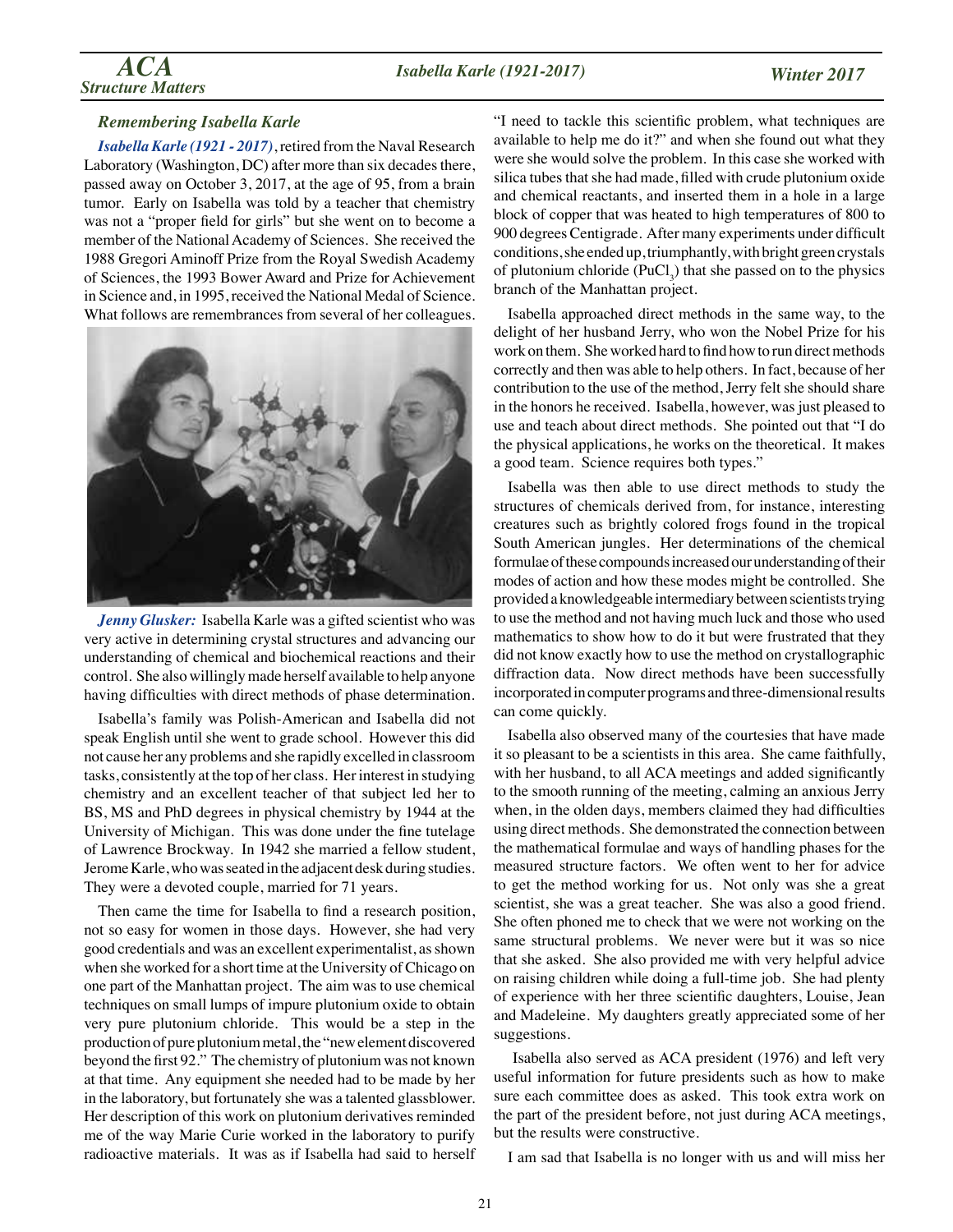### *Structure Matters Isabella Karle (1921-2017) cont'd*

# *ACA*

pleasant smile and interesting conversation, but I am proud to have known her and celebrate here her great contributions to molecular structure determination and her mentoring of early users of X-ray crystallographic methods.

*Lou Massa:* Isabella Karle was a remarkable scientist and a remarkable person who lived her own version of the American Dream: her parents were Polish immigrants to this country, and Polish was her first language until she went to school at the age of five or six. She was a great student all her life earning her BS, MA and PhD all before the age of 23. While studying at the University of Michigan, she met her future husband Jerome Karle in a physical chemistry lab. Their meeting was facilitated by the fact that they were seated next to each other alphabetically by surname; her maiden name was Lugoski.

Jerome and Isabella's mutual love of science cemented their relationship. They both earned their PhDs under Lawrence Brockway, a student of Linus Pauling. They worked in the field of electron diffraction, which would come to influence their work years later in the field of x-ray diffraction.

Almost immediately after completing their PhDs, they both went to the University of Chicago where they worked separately on the Manhattan Project. Among Isabella's many fascinating stories about that work is one about an occasion when she saved the lab from a potential catastrophe. The scientists carried portable radiation detectors, and one day Isabella noticed her detector going off beside the Coca-Cola vending machine, the type that dispensed soda directly into paper cups. As it turned out, the man who came to refill the machine needed to replace a hose in the machine and hastily grabbed one that had been exposed to massive amounts of radiation from a nearby laboratory. Because she spoke up, no one wound up drinking radioactive soda that day.

Isabella contributed to the field of Plutonium chemistry as a precocious recently minted PhD in her early twenties. She designed her own elaborate glassware to conduct her studies of plutonium chlorides for the Manhattan Project.



*Isabella Karle's Curious Crystal Method, Story by Antonia Massa (@antoniabmassa), Photo credit: Rey Lopez a Washington, DC-based photographer, (narrative.ly/isabellakarles-curious-crystal-method .*)

Perhaps her greatest contribution to science was to show that

crystal structures could indeed be solved using the mathematical methods developed by Jerome Karle and Herbert Hauptman, work for which the two men eventually received the Nobel Prize. Isabella's meticulously designed x-ray experiments provided the all-important evidence needed to prove that their mathematical equations did work.

Those were the days long before you could buy computercontrolled x-ray diffractometers to measure intensities over the whole scattering sphere with electronic high accuracy. She was resourceful, borrowing an x-ray tube source and constructing an experimental arrangement to collect data. Her experimental design included use of the human eye to estimate the relative intensities registered upon photographic film. Imagine the confidence and the intellectual courage behind such an effort.

And the result was that she solved structures that no one else could. It took decades for science to widely accept that she could do this, but finally they did. That laid the groundwork for Jerome and Herbert's Nobel Prize for the mathematics. Though Isabella did not win the Nobel, she collected many other awards. She kept right on with her science, becoming one of the most important crystallographers of her generation. The prizes and accolades she racked up included the highest science award a US citizen can obtain, the National Medal of Science, which was presented to her in person by President Bill Clinton in 1995, in a ceremony held at the White House. She also received the Aminoff Prize, the highest honor in the field of crystallography. She was awarded multiple honorary doctorates, and published more than 300 scientific papers.

Isabella is revered as one of the greats of her generation. Only part of her greatness is as a scientist of historic importance. She managed to be a dedicated wife for more than 70 years and loving mother to three wonderful, accomplished daughters all while working at the highest levels of American science. Isabella will rightly be remembered by history for the greatness of her science. Those who knew her will also be remembering her humility and humanity. We loved Isabella, and she affected us deeply.

*Connie Rajnak:* I admired Isabella for a long time. She used to come to ACA meetings along with her husband Jerome and she welcomed me when I was a novice crystallographer and needed support. I was disappointed when Jerome shared a Nobel Prize with Herbert Hauptman that did not include Isabella. She should have shared that prize because she was the one who actually solved structures and made direct methods work. Jerome was strictly theoretical.

It was natural that when I had a sabbatical I selected Isabella to work with at NRL (the Naval Research Laboratory). She showed me how symbolic addition works and gave me a booklet that describes it. I liked the way she always published every structure she solved and did her best to find something interesting about it. When my 11 months at NRL were almost up she took me home with her and we talked with Jerome (Jerome and I share an interest in the piano but I couldn't persuade him to play anything). She then she rowed me around the lake just adjacent to their property and had a fine time talking about everything under the sun. I told her